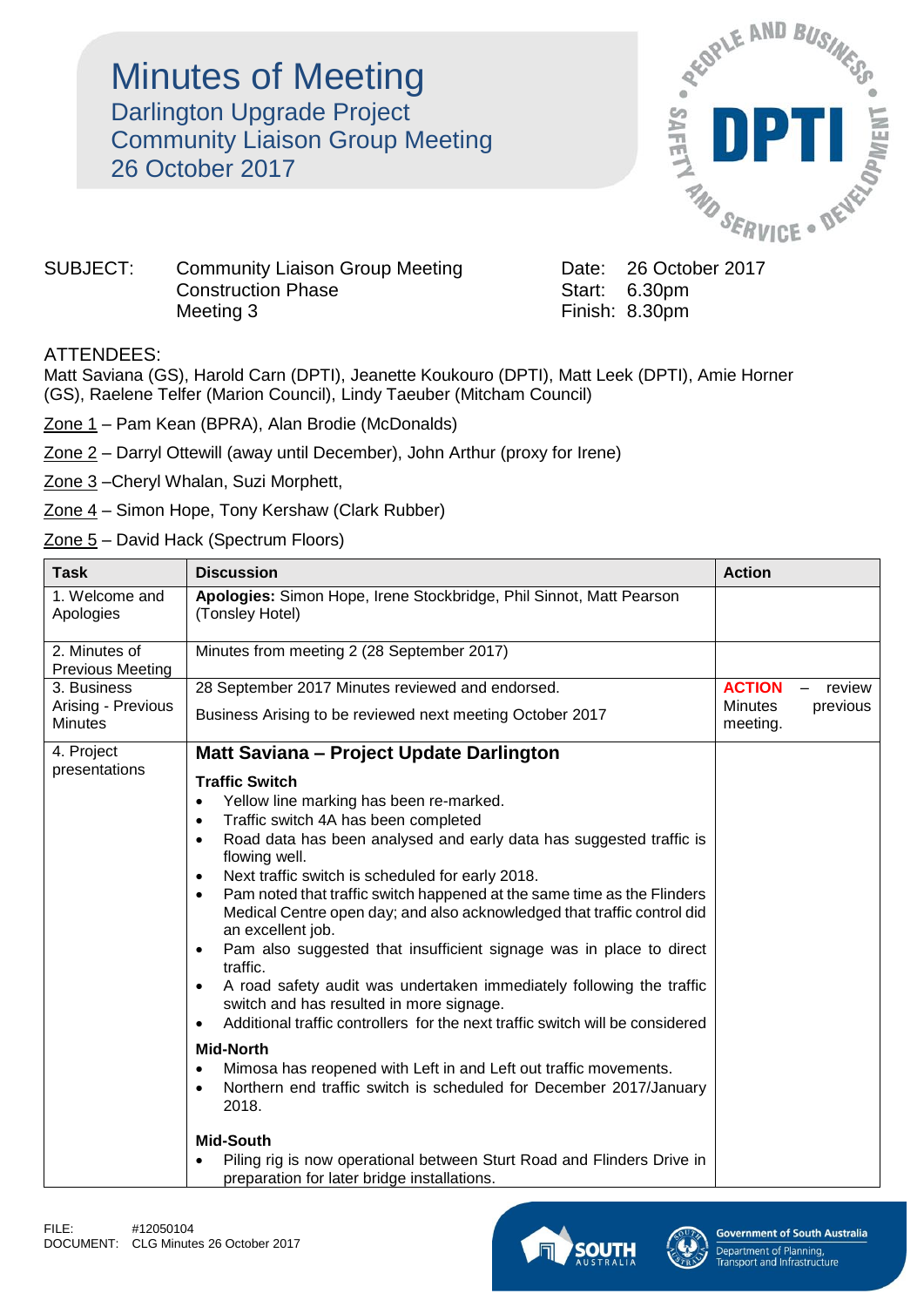|              | Piling is expected to be completed in early 2018.<br>$\bullet$                                                                                                                                                                                                               |                                                                                          |
|--------------|------------------------------------------------------------------------------------------------------------------------------------------------------------------------------------------------------------------------------------------------------------------------------|------------------------------------------------------------------------------------------|
|              | South                                                                                                                                                                                                                                                                        |                                                                                          |
|              | Pavement works for access to the new bridges will begin in February<br>2018.                                                                                                                                                                                                 |                                                                                          |
|              | Amie presented an overview of construction staging                                                                                                                                                                                                                           |                                                                                          |
|              | Amie provided project plans for CLG members.                                                                                                                                                                                                                                 |                                                                                          |
| 5. Round the | Cheryl-                                                                                                                                                                                                                                                                      | <b>ACTION</b>                                                                            |
| table        | asked for a no through road sign on the corner of Maple Avenue and<br>Oak Avenue<br>Positive feedback for Mimosa Terrace, though was not informed that it                                                                                                                    | South-<br>investigate<br>bound turning issue<br>out of Riverside Drive<br>(DPTI)         |
|              | would not be opened (Amie noted that this was indicated in traffic switch<br>4A communications)                                                                                                                                                                              | <b>ACTION</b><br>- detour                                                                |
|              | bigger signage on the corner of Mimosa Terrace and South Road<br>A redundant detour sign on Sturt Road pointing down Birch Crescent to<br>be removed.                                                                                                                        | sign on Sturt Rd.<br>pointing down Birch<br>Cr. to be removed<br>(DPTI)                  |
|              | Jeanette – to ask James Cox to present to CLG in 2018 about the North-<br>South Corridor Project                                                                                                                                                                             | <b>ACTION</b><br>- James<br>Cox to present to the                                        |
|              | <b>John –</b> asked for the project team to investigate line marking from Sturt<br>Road to Blackwood                                                                                                                                                                         | CLG in 2018 (DPTI -<br>Jeanette)                                                         |
|              | Reynold - presented Facebook feedback from the Community regarding<br>the traffic switch                                                                                                                                                                                     | <b>ACTION</b> -Road to<br>Blackwood<br>investigate<br>line<br>marking (DPTI)             |
|              | One issue was the visibility of South bound turning out of Riverside<br>Drive (DPTI to investigate).                                                                                                                                                                         |                                                                                          |
|              | Raelene - elected member briefing the Marion Council on November 14<br>2017.                                                                                                                                                                                                 | <b>ACTION</b><br>send<br>details of key dates of<br>traffic<br>flow:<br>Blackwood        |
|              | We are working to ensure the new Tonsley Precinct is well<br>connected, r.e. Birch Crescent.<br>This includes pedestrian, car and cycling connectivity.                                                                                                                      | Roundabout (DPTI -<br>Tyla)                                                              |
|              | <b>Alan</b> – would like to know the bridge move date.                                                                                                                                                                                                                       |                                                                                          |
|              | Asked for common sense to prevail, r.e. traffic management for the<br>$\bullet$<br>bridge move; particularly when turning out of Riverside Drive.<br>Would like to know details of the bridge move day to be able to<br>$\bullet$<br>correctly staff, prepare, parking, etc. |                                                                                          |
|              | Lindy - noted the date of the Women's Memorial Event is November 11<br>2017                                                                                                                                                                                                  |                                                                                          |
|              | A lot of conversations about viewing area locations?<br>٠<br>Minister Martin Hamilton Smith Blackwood Roundabout start date                                                                                                                                                  | <b>ACTION</b> - provide<br>plan showing traffic<br>movements on South<br>Road<br>between |
|              | David Hack - raised concerns about a safety issue on Selgar Avenue,<br>Project team advised that the right turn out cannot be accommodated in the<br>final design as it would be unsafe.                                                                                     | Ayliffes Road and<br>Lloyd Street (GWS -<br>Amie)                                        |
|              | <b>Tony</b> $-$ no issues                                                                                                                                                                                                                                                    |                                                                                          |
|              | $John - no$ issues                                                                                                                                                                                                                                                           |                                                                                          |
|              | Sue - the reopening of Mimosa Terrace is good.                                                                                                                                                                                                                               |                                                                                          |
|              | <b>Pam</b> – noted that feedback to traffic switch was mostly positive.                                                                                                                                                                                                      |                                                                                          |
|              | - People are adapting, more signage is helping.                                                                                                                                                                                                                              |                                                                                          |



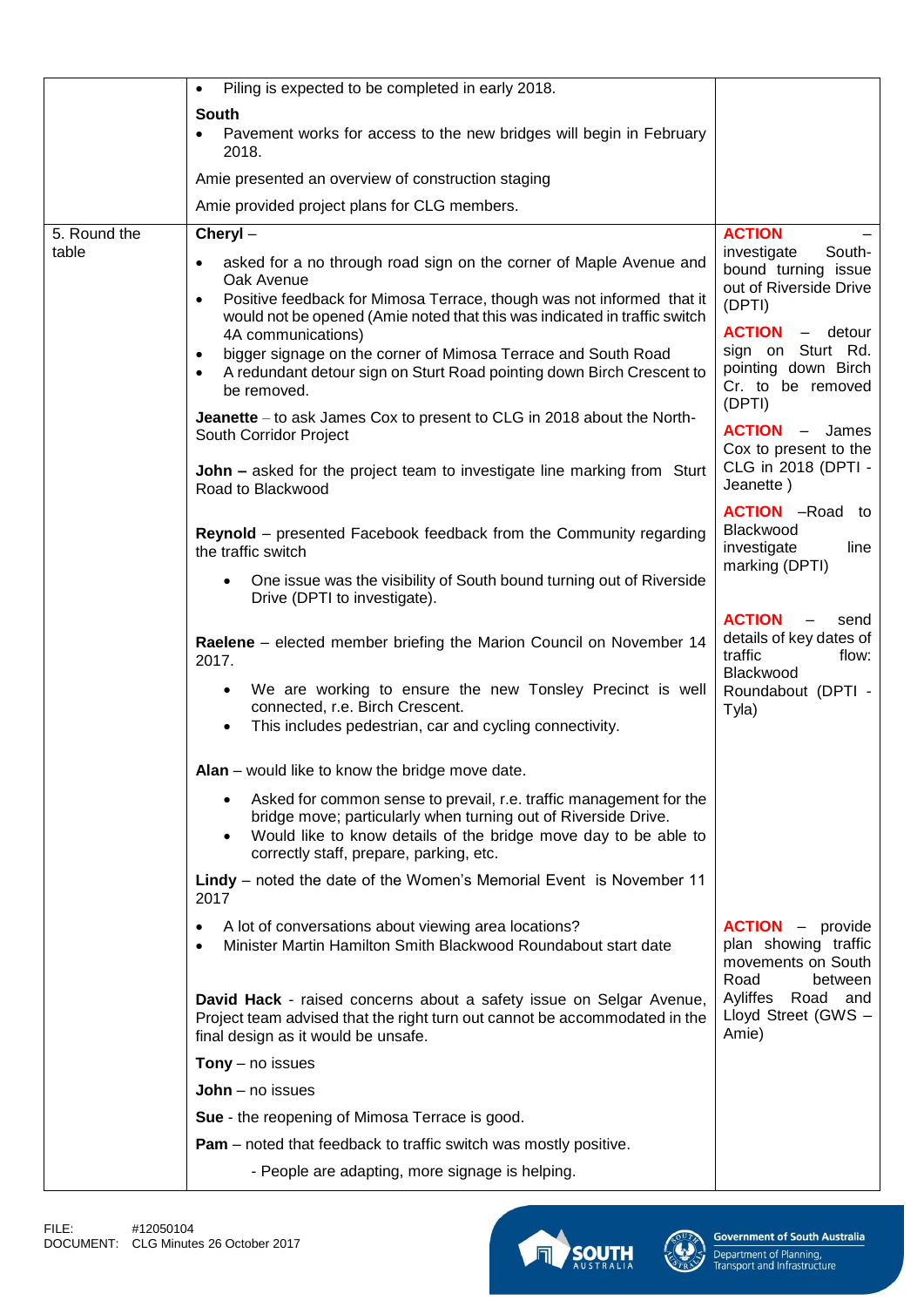|                                      | Yvonne Todd - questioned the Tonsley Boulevard/South Road<br>intersection design, Amie advised that a plan outlining all movements along<br>the section of South Road between Ayliffes Road and Lloyd Street<br>(including movements at the Tonsley<br><b>Yvonne Todd</b> – asked whether parking on the surface road will be<br>available (on South Road) <b>ACTION</b> | <b>ACTION</b><br>from<br>presentation<br>Renewal<br><b>SA</b><br>re:<br>Precinct<br>Tonsley<br>Masterplan (DPTI -<br>Harold to ask Daniel). |
|--------------------------------------|--------------------------------------------------------------------------------------------------------------------------------------------------------------------------------------------------------------------------------------------------------------------------------------------------------------------------------------------------------------------------|---------------------------------------------------------------------------------------------------------------------------------------------|
|                                      |                                                                                                                                                                                                                                                                                                                                                                          | <b>ACTION</b><br>- advise<br>whether parking will<br>change on South<br>Road as a result of<br>the project (Amie $-$<br>GWS).               |
|                                      |                                                                                                                                                                                                                                                                                                                                                                          | <b>ACTION</b> – GWS to<br>project<br>show<br>animations at next<br>meeting<br>once<br>approved.                                             |
| . Meeting closed<br>and next meeting | Meeting closed: 8:30pm                                                                                                                                                                                                                                                                                                                                                   |                                                                                                                                             |
|                                      | Next meeting Thursday 30 November 2017, 6:30pm                                                                                                                                                                                                                                                                                                                           |                                                                                                                                             |





**Government of South Australia**